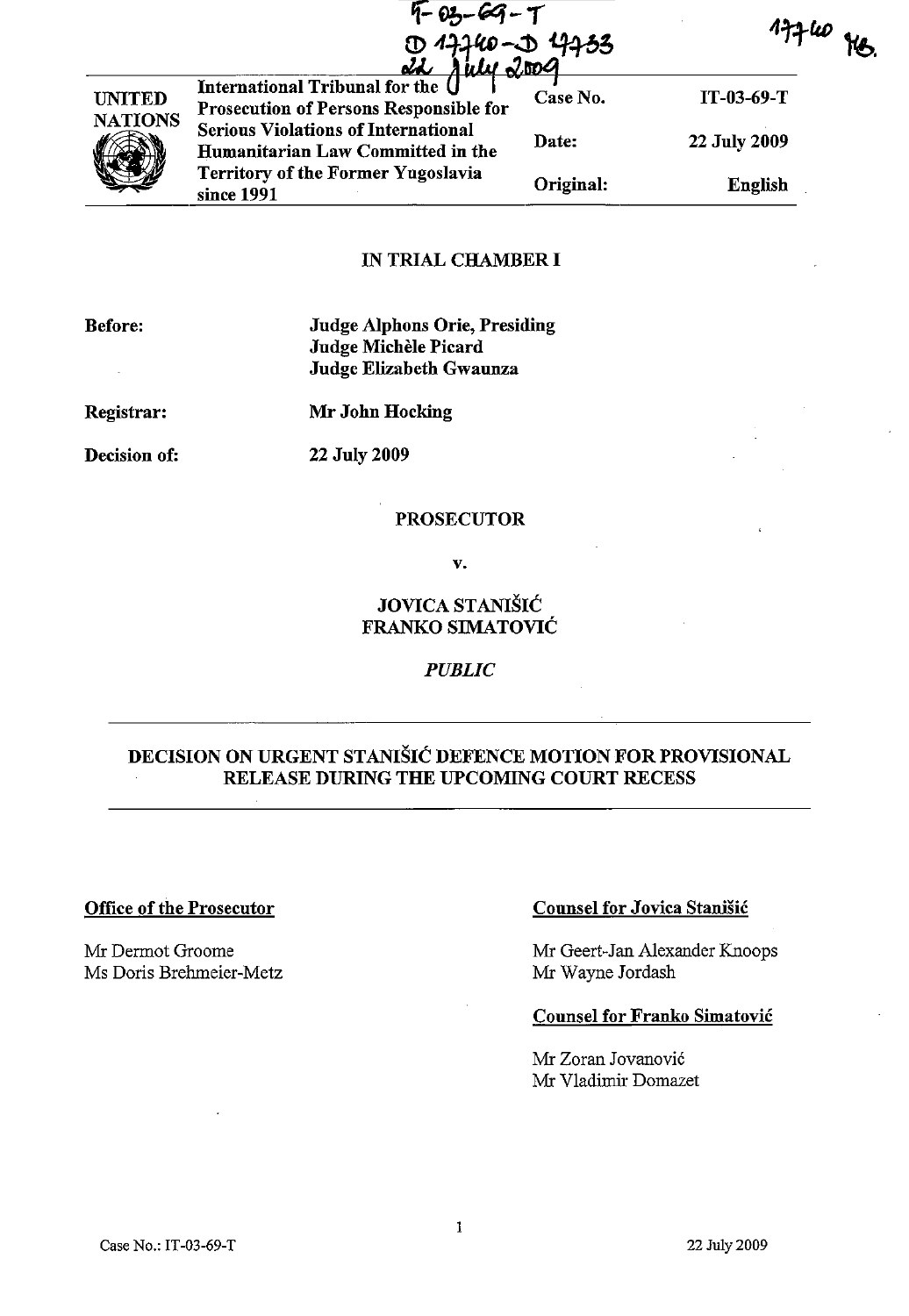## **I. PROCEDURAL HISTORY**

1. On 14 July 2009, the Stanisic Defence filed a motion seeking provisional release.<sup>1</sup> On 17 July 2009, the Prosecution filed its response to the Motion.<sup>2</sup> On the same day, the Kingdom of the Netherlands filed a letter stating its position on the relief sought in the Motion.<sup>3</sup> On 20 July 2009, the Stanišić Defence filed an addendum to the Motion including the guarantees given by the government of the Republic of Serbia.<sup>4</sup> On 21 July 2009, the Stanisic Defence asked for leave to reply to the Response.<sup>5</sup>

#### **II. SUBMISSIONS**

#### 1. The Stanišić Defence

2. In its Motion, the Stanišić Defence requests that Jovica Stanišić ("Accused") be granted temporary provisional release for "the duration of the court recess - 22 July 2009 until the recommencement of the trial".<sup>6</sup> The Stanišić Defence seeks provisional release under the same terms and conditions as prescribed by the Chamber in its recent decision regarding provisional release of Franko Simatović.<sup>7</sup>

3. The Stanisic Defence argues that the Accused, if provisionally released, will appear for trial.<sup>8</sup> It submits that the Accused was granted provisional release on two prior occasions and that he complied with the stringent and demanding conditions imposed on him.<sup>9</sup> It recalls that the Chamber at the time, took into account the Accused volunteering to cooperate with the Tribunal at an early stage, his demonstrated intent to surrender voluntarily as well as the character of the charges against him.<sup>10</sup> The Stanišić Defence submits that the situation remains unchanged and that all the elements

<sup>&</sup>lt;sup>1</sup> Urgent Stanišić Defence Motion for Provisional Release During the Upcoming Court Recess with Annex, 14 July 2009 ("Motion"), paras 4, 15.

 $2$  Prosecution Response to Urgent Stanišić Defence Motion for Provisional Release During the Upcoming Court Recess, 17 July 2009 ("Response").

<sup>&</sup>lt;sup>3</sup> Letter of the Ministry of Foreign Affairs of the Kingdom of the Netherlands on Provisional Release of Mr. Jovica Stanišić, 17 July 2009.

Stanišić Defence Addendum to Urgent Stanišić Defence Motion for Provisional Release During the Upcoming Court Recess with Confidential Annex, 20 July 2009 ("Addendum").

<sup>5</sup> Defence Request for Leave to Reply to Prosecution Response to Urgent Stanisie Defence Motion for Provisional Release During the Upcoming Court Recess, 21 July 2009.

<sup>6</sup> Motion, para. 4.

 $7$  Motion, paras 3-4. See Decision on Simatović Defence Motion for Provisional Release During the Upcoming Court Recess, 10 July 2009. See also Decision on Provisional Release, 28 July 2004 ("28 July 2004 Decision"); Decision on Prosecution's Appeal Against Decision Granting Provisional Release, 3 December 2004; Pecision on Provisional Release, 26 May 2008 ("26 May 2008 Decision").

<sup>&</sup>lt;sup>8</sup> Motion, para. 8.

<sup>9</sup>**Motion, para. 7.** 

**<sup>10</sup> Motion, para. 9.**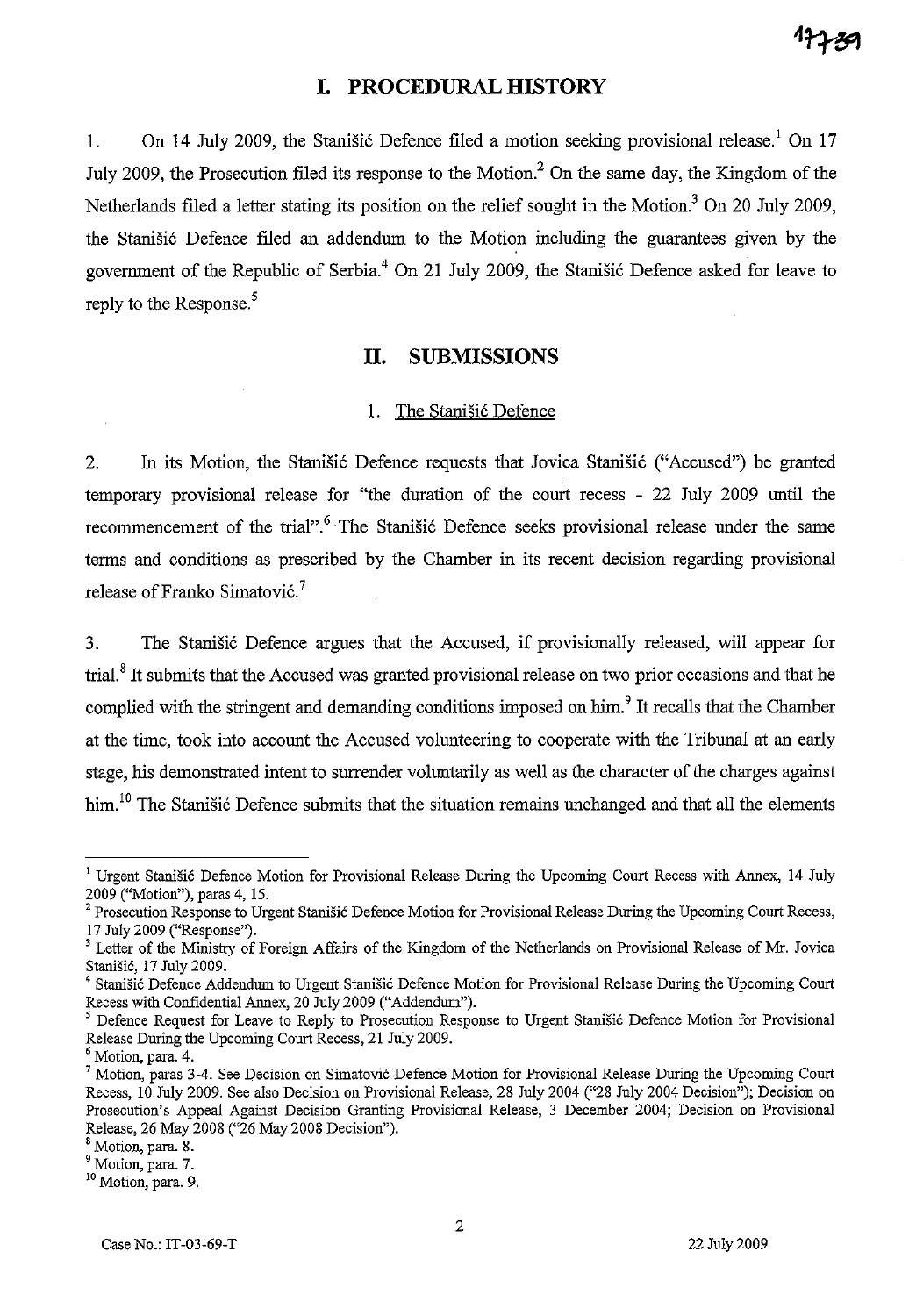previously considered are equally applicable to the present  $Motion<sup>11</sup>$  It points out that the Accused's "personal (family and friends) connections within Belgrade demonstrate the strong community ties that make flight impracticable, if not impossible".<sup>12</sup> Furthermore, the Republic of Serbia submitted written guarantees in relation to the Motion.<sup>13</sup>

4. The Stanisic Defence also argues that the Accused continues to pose no threat or danger to any victim, witness, or other person.<sup>14</sup> It submits that there has been no evidence of instances in which the Accused, during the previous periods of provisional release, threatened or caused harm to victims or witnesses.<sup>15</sup>

5. Finally, the Stanisic Defence submits that the Accused, if provisionally released, will have ready access to a highly specialised team of multi-disciplinary experts at the Military Medical Academy in Belgrade ("VMA") which is familiar with the Accused's medical history.<sup>16</sup>

## 2. The Prosecution

6. Although the Prosecution acknowledges that the Accused did return to the United Nations Detention Unit ("VNDU") after having been provisionally released on previous occasions without incident, $^{17}$  it opposes the Motion.<sup>18</sup>

7. The Prosecution recalls that the Accused has claimed that he is "unable to travel ten metres to sit in a chair in order to participate in abbreviated proceedings via video-link conference".<sup>19</sup> As a consequence, he has refused to appear "for a single minute of the current trial proceedings".2o The Prosecution points out that, at the same time, however, he applied for provisional release that, if granted, would entail a long journey. $^{21}$ 

8. The Prosecution argues that the use by the Accused of self-reported physical and emotional conditions advanced by him as a reason not to appear for a single day at trial, as well as his overall behaviour, show that he is willing to obstruct the proceedings.  $^{22}$ 

 $20$  Ibid.

 $11$  Ibid.

<sup>12</sup> Motion, para. 10.

<sup>&</sup>lt;sup>13</sup> See Motion, paras 12-13 and Addendum, Annex, containing the actual text of such guarantees.

<sup>&</sup>lt;sup>14</sup> Motion, para. 11.

<sup>15</sup> Ibid.

<sup>&</sup>lt;sup>16</sup> Motion, para. 14.

**<sup>17</sup> Response, para. 9.** 

<sup>&</sup>lt;sup>18</sup> Response, paras 1, 27.

**<sup>19</sup>Response, para. 4.** 

<sup>21</sup> Response, para. 5.

<sup>22</sup> Response, para. 10.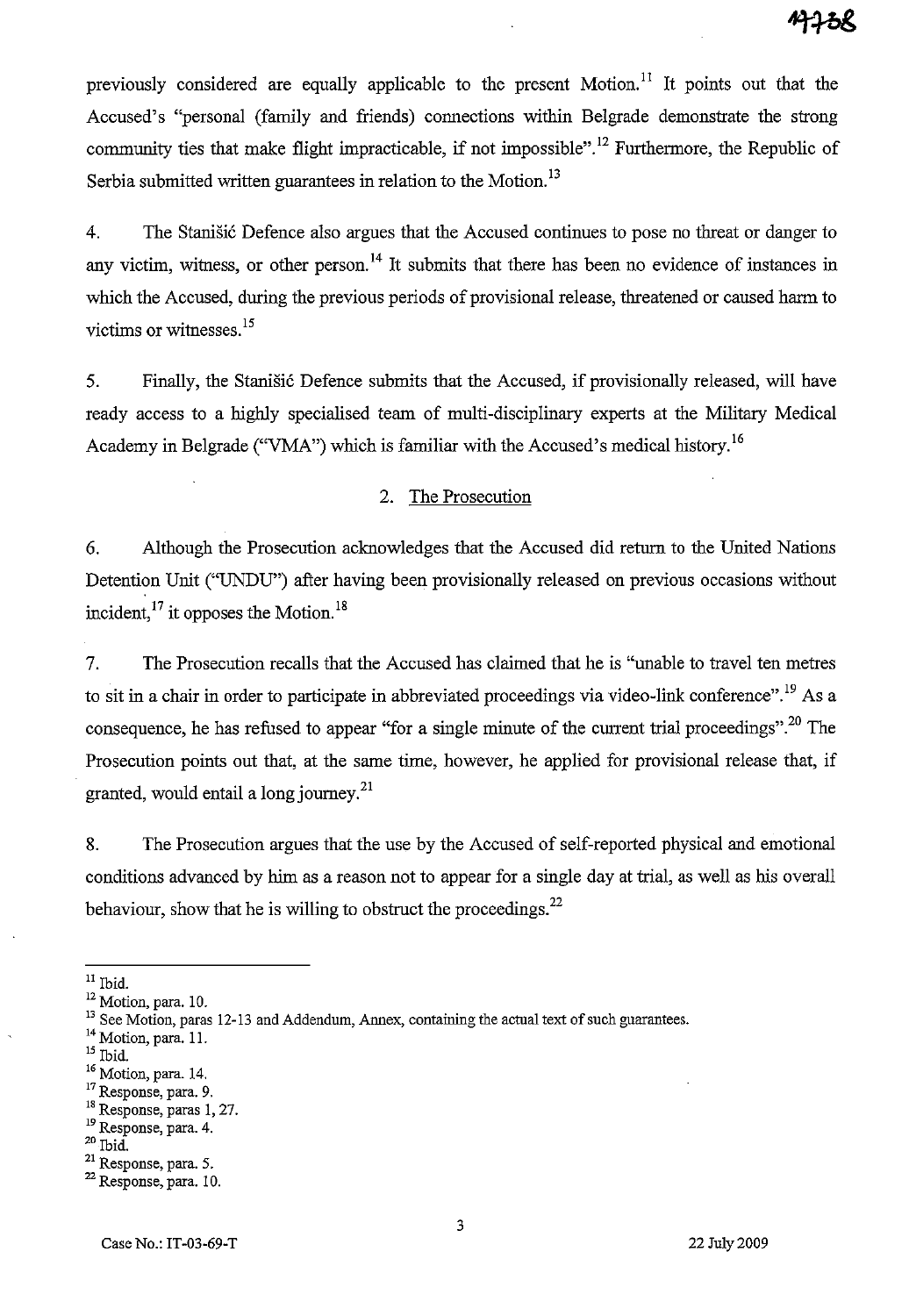9. The Prosecution also argues that the circumstances have changed materially since the time the Chamber granted the Accused provisional release in 2004 and 2008 and that the Chamber should therefore use its discretion to deny the Motion.<sup>23</sup> The Prosecution stresses that the Accused is charged with serious crimes and will likely face a lengthy prison sentence, if convicted.<sup>24</sup> Accordingly, the Prosecution submits that being aware of the substantive probability that the trial, which was interrupted before, will indeed continue now, the Accused has a higher incentive to abscond than in 2008.<sup>25</sup>

10. The Prosecution further submits that it has concerns about the reliability of the treatment available in Belgrade which in the past was considered by court-appointed medical experts as suboptimal and incomplete.<sup>26</sup> Moreover, the Prosecution argues that, considering the health problems invoked by the Accused, there is a need for regular and transparent reporting on his medical condition.<sup>27</sup> This need, according to the Prosecution, cannot be properly met by the medical institutions in Belgrade, especially given that the Motion was filed so late and insufficient time has been given to the parties to review and respond to a suggested course of treatment.<sup>28</sup> The Prosecution points out that there is no reason to disturb the current treatment and risk deteriorating the Accused's condition or the objective reporting structure put in place by the Chamber.<sup>29</sup> It also concludes that in the absence of an objective reporting system, a self-reported deterioration of the Accused's health could cause unnecessary delay in the proceedings.<sup>30</sup>

11. Alternatively, the Prosecution submits that, should the Chamber nevertheless decide to grant the Motion, it should take an extremely cautious approach to the conditions of the release.<sup>31</sup> Accordingly, the Prosecution proposes that the Accused should be confined to in-patient treatment at the VMA for the duration of the provisional release, not to exceed one week.<sup>32</sup> It also requests a stay of the decision pursuant to Rule 65 (E) of the Tribunal's Rules of Procedure and Evidence  $("Rules")$ .  $33$ 

28 Response, paras 19-20,23.

<sup>23</sup> Response, para. 13.

 $24$  Ibid.

 $25$  Response, para. 18.

<sup>26</sup> Response, para. 15.

<sup>27</sup> Response, parasl4, 22.

<sup>&</sup>lt;sup>29</sup> Response, para. 16.

<sup>30</sup> Response, para. 24. <sup>31</sup> Response, para. 25.

 $^\mathrm{32}$  Ibid.

<sup>&</sup>lt;sup>33</sup> Response, paras 1, 26-27.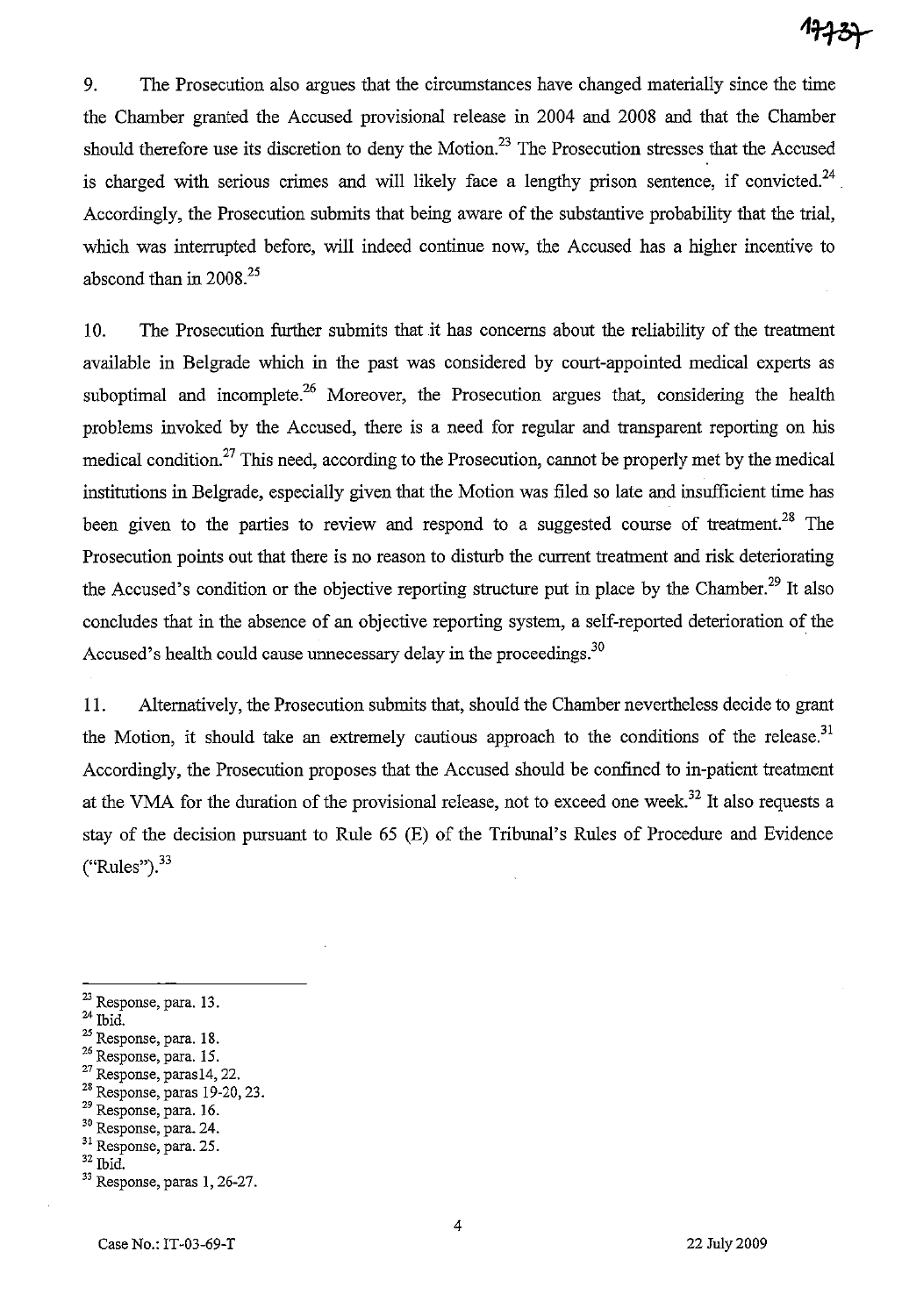## **Ill. APPLICABLE LAW**

#### 12. Rule 65 of the Rules governs provisional release. It provides, in relevant parts:

(A) Once detained, an accused may not be released except upon an order of a Chamber.

(B) Release may be ordered by a Trial Chamber only after giving the host country and the State to which the accused seeks to be released the opportunity to be heard and only if it is satisfied that the accused will appear for trial and, if released, will not pose a danger to any victim, witness or other person.

(C) The Trial Chamber may impose such conditions upon the release of the accused as it may determine appropriate, including the execution of a bail bond and the observance of such conditions as are necessary to ensure the presence of the accused for trial and the protection of others.

13. The conditions listed under Rule 65 (B) of the Rules are the minimum requirements necessary for granting provisional release. The Chamber always maintains the discretion not to grant the provisional release of an accused even if it is satisfied that these conditions have been met.<sup>34</sup>

14. According to the Appeals Chamber, when considering a provisional release motion at the at a late stage of proceedings, even when satisfied that sufficient guarantees to offset the risk of flight, a Trial Chamber should not exercise its discretion in favour of a grant of provisional release unless compelling humanitarian grounds were present which cause to tip the balance in favour of allowing provisional release.<sup>35</sup>

## IV. DISCUSSION

15. As to whether the Accused, if released, will return for trial, the Chamber considers the seriousness of the charges against him, as well as the current stage of the proceedings. Moreover, the Chamber gives due consideration to the fact that the Accused expressed his intent to voluntarily surrender to the Tribunal<sup>36</sup> and that in the course of previous periods of provisional release, he has

<sup>34</sup>*Prosecutor* v. *Popovic et al.,* Case No. *IT-OS-88-AR6S.3,* Decision on Interlocutory Appeal of Trial Chamber Decision Denying Ljubomir Borovcanin Provisional Release, I March 2007, para. S; Decision on Prosecution Appeal on Decision on Provisional Release and Motions to Present Additional Evidence Pursuant to Rule *lIS,* 26 June 2008, para. 3; *Prosecutor* v. *Popovic et al.,* Case No. IT-OS-88-AR6S.7, Decision on Vujadin Popovic's Interlocutory Appeal Against the Decision on Popovic's Motion for Provisional Release, I July 2008, para. *S.* 

<sup>&</sup>lt;sup>35</sup> Prosecutor v. Prlić et al., Case No. IT-04-74-AR65.7, Decision on "Prosecution's Appeal from Décision relative à la demande de mise en liberté provisoire de l'accusé Petkovic dated 31 March 2008", 21 April 2008, paras 15, 17; *Prosecutor v. Prlić et al., Case No. IT-04-74-AR65.9, Decision on "Prosecution's Appeal from Décision relative à la* demande de mise en liberte provisoire de I'accuse Stojic dated 8 April 2008", 29 April 2008, paras 14-IS; *Prosecutor* v. *Popovic et al.,* Case No. *IT-OS-AR6S.4-6,* Decision on Consolidated Appeal Against Decision on Borovcanin's Motion for Custodial Visit and Decision on Gvero's and Miletic's Motions for Provisional Release During the Break in the Proceedings, IS May 2008, para. 24.

<sup>36</sup> See 28 July 2004 Decision, paras 19-20; 26 May 2008 Decision, para. 46.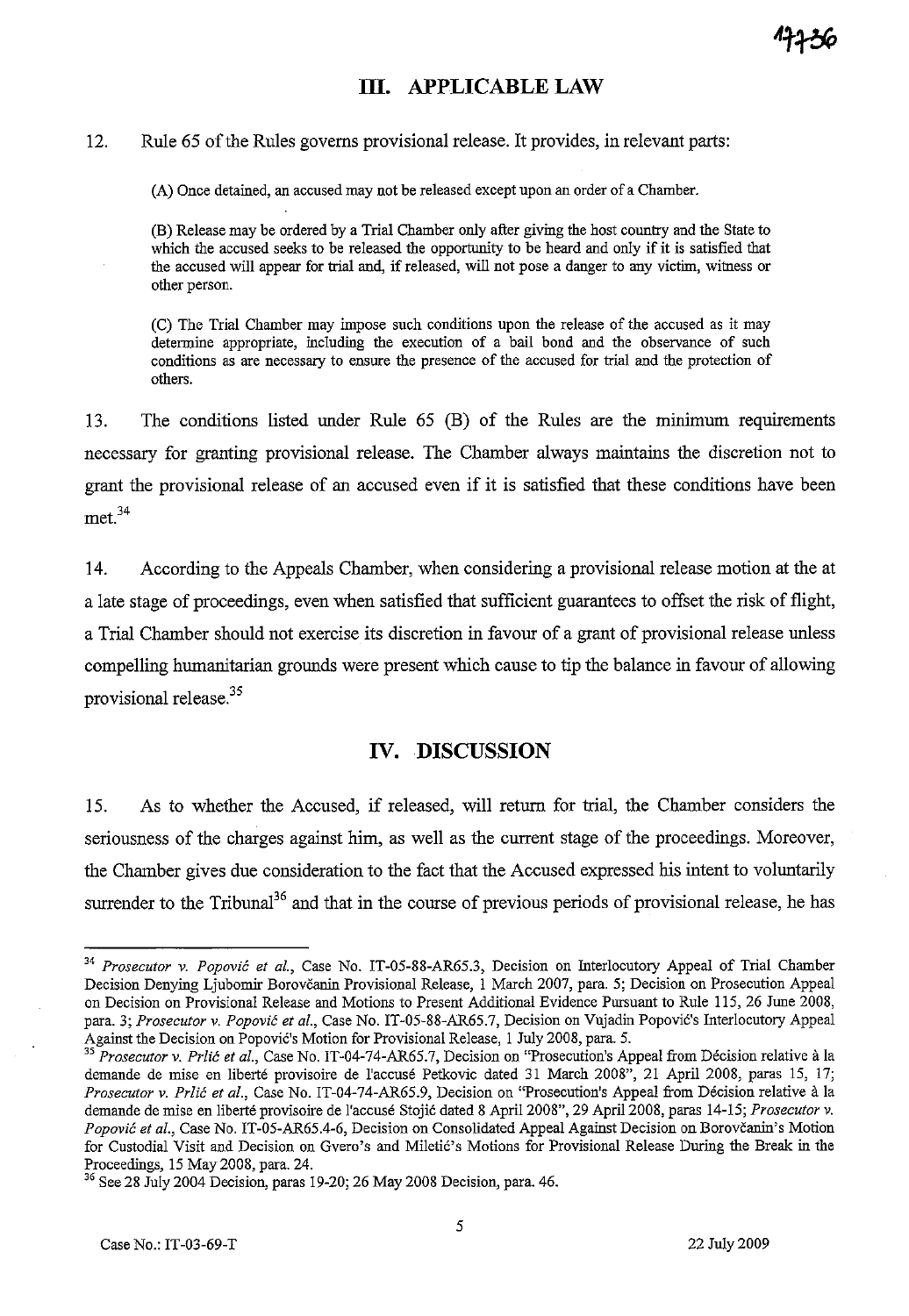generally been in compliance with the terms and conditions set by the Chamber.<sup>37</sup> Finally, the Accused has demonstrated his willingness to cooperate with the Prosecution by giving several interviews.38 Furthermore, the Chamber takes into consideration, and gives appropriate weight to, the guarantees given by the Republic of Serbia.<sup>39</sup>

16. The Chamber considers that the circumstances have changed materially compared to the period of the previous provisional release of the Accused insofar as the presentation of evidence has commenced. However, the Chamber is not persuaded by the Prosecution's argument that this change is such as to give rise to the reasonable fear that the Accused will not appear for trial.

17. For these reasons, the Chamber is satisfied that the Accused, if provisionally released, would appear for trial.

18. As to whether the Accused, if released, will pose a danger to any victim, witness, or other person, the Chamber notes that there is no indication that the Accused interfered or would interfere with the administration of justice. As stated above, during previous periods of provisional release the Accused generally complied with the terms and conditions set by the Chamber.

19. For these reasons, the Chamber is satisfied that the Accused, if provisionally released, would not pose a danger to any victim, witness, or other person.

20. As set out above, the Chamber has the discretion not to grant provisional release even if it is satisfied that the conditions listed in Rule 65 (B) are met. In considering whether provisional release is appropriate in this case, the Chamber takes into account in particular the current stage of the trial proceedings, the length and the character of the break during which provisional release is requested, the Accused's health situation, and the Chamber's obligation pursuant to Article 20 of the Statute to ensure a fair and expeditious trial. The Chamber notes that there is no requirement set out in the case law for compelling humanitarian reasons at an early stage of the proceedings, as is the case here.

21. The trial in the present case has commenced with the presentation of Prosecution evidence. The Accused has as of yet not attended any court session, claiming that he is too unwell to do so.<sup>40</sup> He has not waived his right to be present in court and has declined to use the video-conference link,

<sup>&</sup>lt;sup>37</sup> See 26 May 2008 Decision.

<sup>&</sup>lt;sup>38</sup> See 28 July 2004 Decision, paras 16-18; 26 May 2008 Decision, para. 46.

<sup>39</sup> Addendum, Annex.

 $40$  See Absence from Court forms of 9, 10, 29, and 30 June, and 6, 7, 15, and 16 July 2009.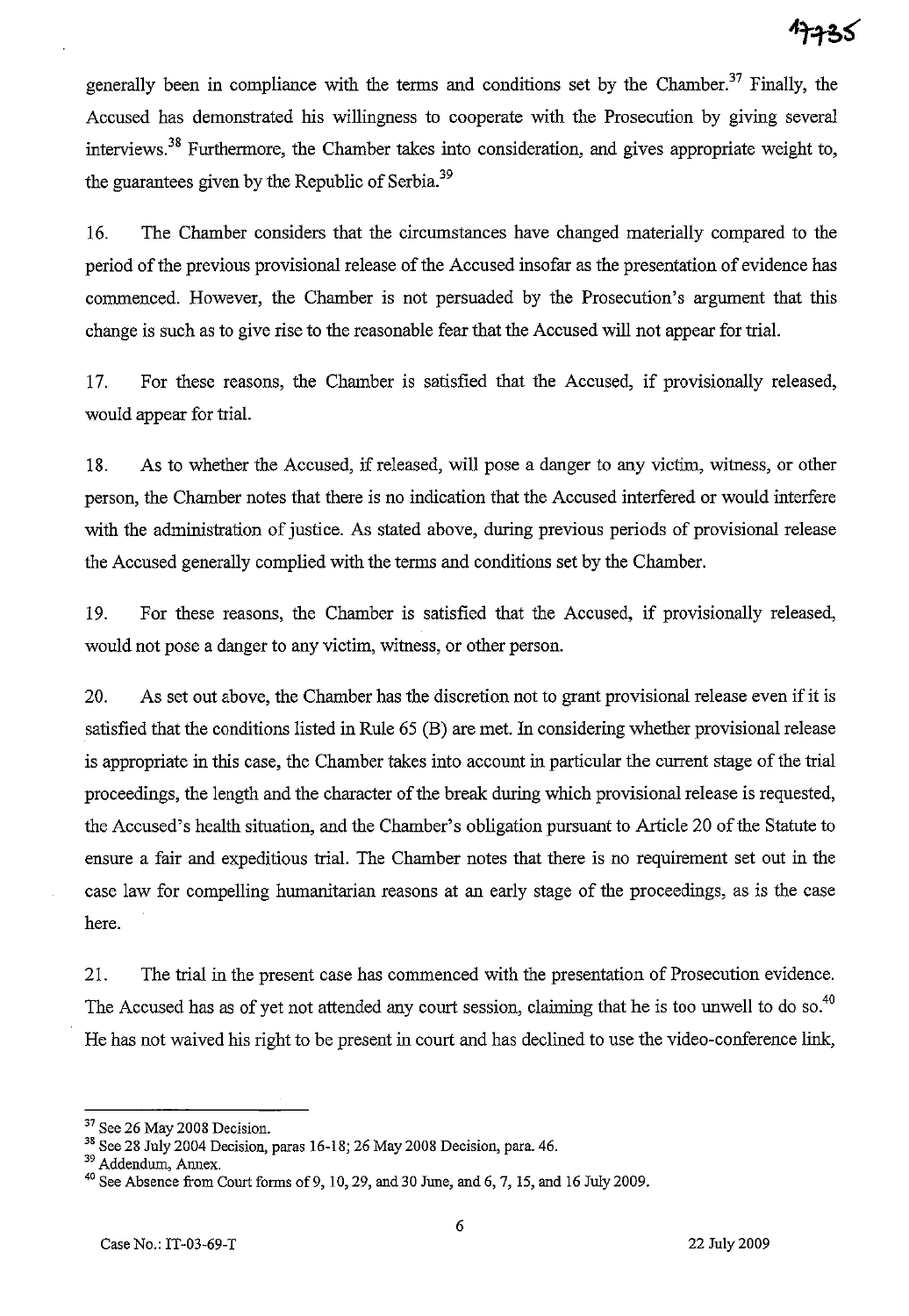set up at the UNDU in order to facilitate his participation in the proceedings.<sup>41</sup> During the Accused's time at the VNDU, his health has been monitored and the Chamber has received regular reports on his health situation. In its decision on the modalities for the trial, the Chamber concluded that regular and transparent reporting was necessary for the conduct of the trial, in particular in order for the Chamber to be in a position to determine the appropriate trial schedule.<sup>42</sup>

22. The medical reports provided to the Chamber set out the Accused's health problems, including depression and pouchitis, for which the Accused is undergoing regular treatment at the UNDU. Based on the medical reports, the Chamber has on a number of occasions concluded that the Accused would be able to participate in the court proceedings and therefore decided to proceed with court sessions, in the absence of the Accused.<sup>43</sup>

23. In light of the above, the Chamber considers that the continuity of the existing system of treatment and regular reporting by independent, court-appointed, non-treating doctors who are familiar with the Accused's condition is of the essence to ensure the fair and expeditious conduct of the proceedings in the present case. The Chamber also notes in this respect that in the past, there were instances of different degrees of non-compliance with the reporting duties imposed by the Chamber on the doctors treating the Accused in Belgrade.<sup>44</sup> In this regard, the Chamber considers that granting provisional release, especially where due to the late filing of the Motion no coherent system of treatment and reporting, verified by the Chamber, could be put in place, would endanger the prospects for an effective continuation of the proceedings after the summer recess. Therefore, the Chamber considers that the risks involved with regard to the regular and transparent medical reporting are serious factors militating against granting provisional release of the Accused.

24. The Chamber also considers that the Accused has failed to advance any arguments in favour of granting provisional release at this time, which would counter the concerns raised above. He has merely invoked the regular recess break in the trial proceedings.

25. Considering the foregoing, the Chamber fmds that under the present circumstances provisional release of the Accused should not be granted.

<sup>&</sup>lt;sup>41</sup> See Non-Attendance in Court Forms Completed by the UNDU Officer of 9, 10, 29, and 30 June, and 6, 7, 15, and 16 July 2009. See also T. 1413-1415, 1482-1483, 1549, 1642-1643, 1732-1733, 1826-1827,2016.

 $42$  Decision on Start of Trial and Modalities for Trial, 29 May 2009, paras 13, 23, 25. See also Decision Amending Modalities for Trial, 9 June 2009.

<sup>&</sup>lt;sup>43</sup> See Reasons for Denying the Stanisić Defence Request to Adjourn the Hearings of 9 and 10 June 2009 and Have Jovica Stanišić Examined by a Psychiatrist before the Start of Trial and for Decision to Proceed with the Court Session of9 June 2009 in the Absence of the Accused, 2 July 2009; T. 1440-1442, 1483, 1559, 1642-1643, 1734, 1829, 1945- 1946,2015-2018.

<sup>44</sup> See T. 1316 *et seq.*